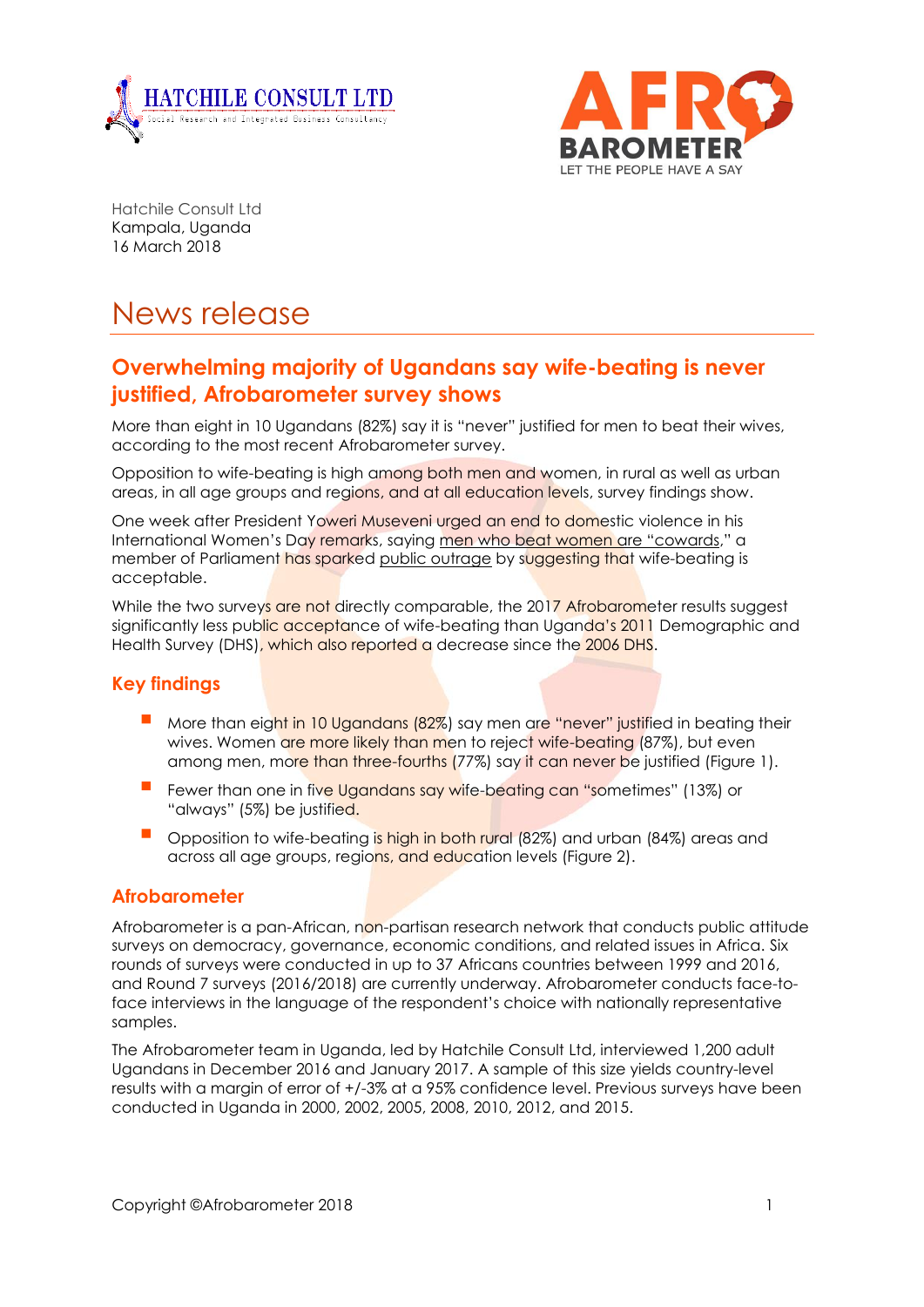

# **Charts**



## **Figure 1: Can wife-beating be justified?** | Uganda | 2017

**Respondents were asked:** *Please tell me for each of the following actions whether you think it can always be justified, sometimes be justified, or never justified: For a man to beat his wife?*





**Respondents were asked:** *Please tell me for each of the following actions whether you think it can always be justified, sometimes be justified, or never justified: For a man to beat his wife? (% who say "never")*